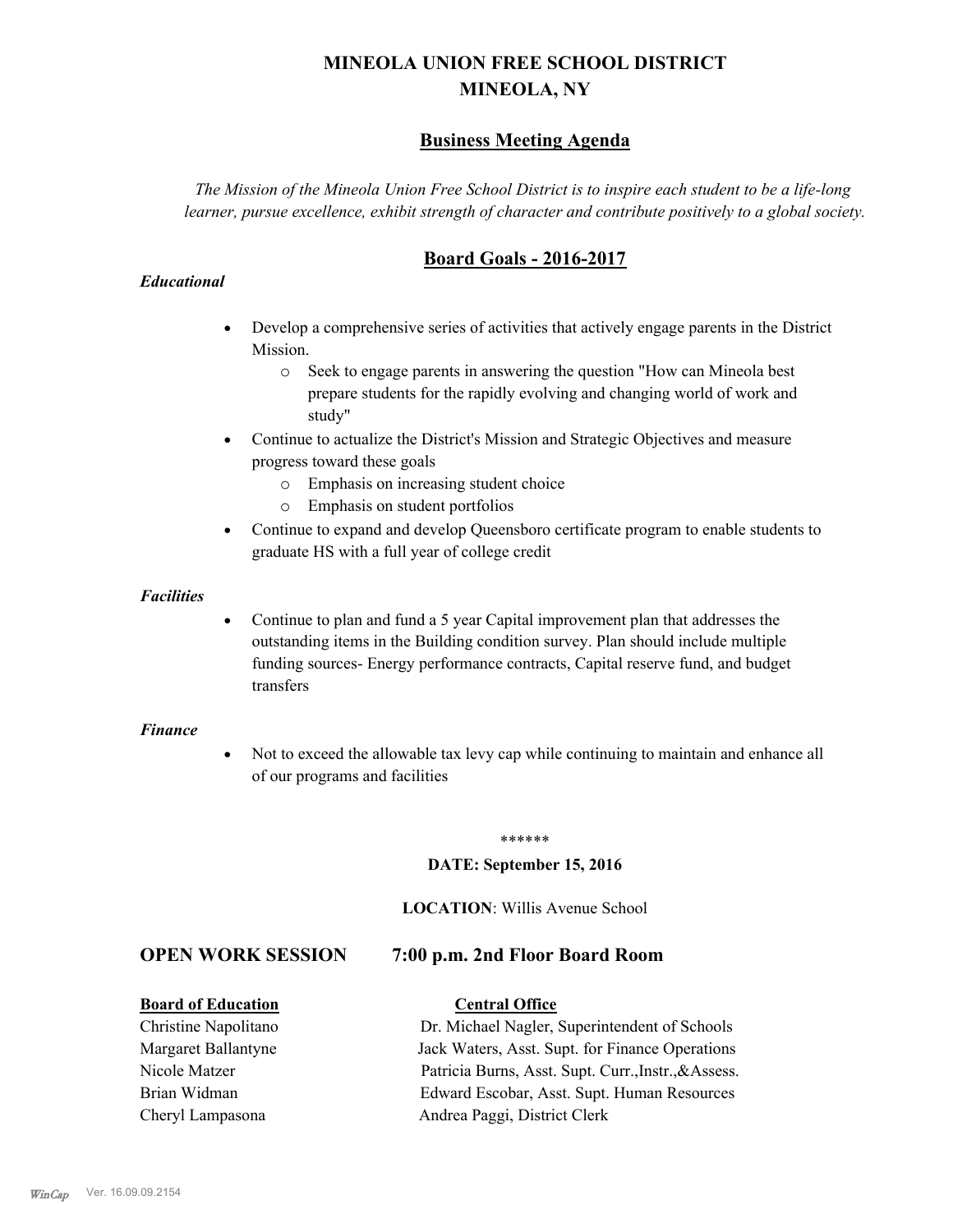**A. Call to Order** 

- **B. Pledge of Allegiance**
- **C. Reading of Mission**
- **D. Moment of Silent Meditation**
- **E. Dais & Visitor Introductions**
- **F. High School Student Organization Report**

# **G. BOE Reports**

- **a. Comments from Board Trustees**
- **b. Comments from Board President**
- **c. Comments from Superintendent**

**H. Old Business**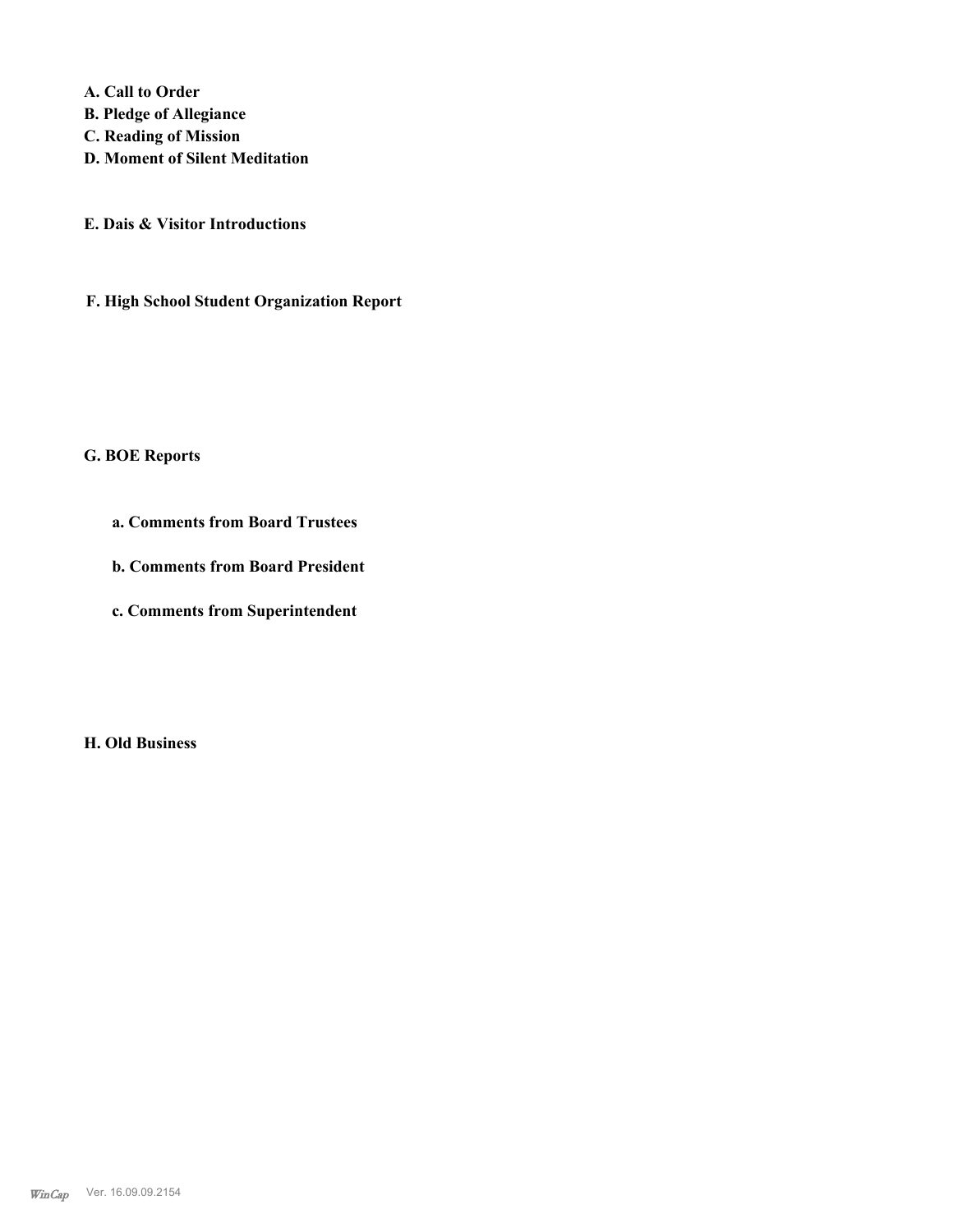### **I. New Business**

#### **Employee Agreement**

**RESOLUTION # 18 - BE IT RESOLVED** that the Board of Education hereby appoints Marc Licht as the Interim Director of Guidance (at-will) for an indeterminate period of time during the period of the authorized personal leave of the incumbent Director of Guidance beginning September 12, 2016 until notified of termination by the District, but no later than December 31, 2016, and authorizes the Board President to execute an employment agreement with Mr. Licht, the terms of which have been reviewed by the Board of Education in Executive Session.

| <b>Motion:</b><br>Second: |     |  |
|---------------------------|-----|--|
| Yes:                      | No: |  |
|                           |     |  |
|                           |     |  |
|                           |     |  |
|                           |     |  |
| Passed:                   |     |  |

#### **J. Consensus Agenda**

**RESOLUTION # 19 - BE IT RESOLVED** that the Board of Education approves the consensus agenda items J.1.a. through J.6.b.2, as presented.

| <b>Motion:</b><br>Second: |     |
|---------------------------|-----|
| Yes:                      | No: |
|                           |     |
|                           |     |
|                           |     |
|                           |     |
| Passed:                   |     |

#### 1. **Accepting of Minutes**

That the Board of Education accepts the minutes of the September 1, 2016 Workshop Meeting as presented. a.

#### 2. **Instruction**

- a. Leave(s) of Absence/Child Rearing
- That the Board of Education grants a request to Charyn Restituyo, for a Leave of Absence, for child-rearing purposes, using accumulated sick days, starting approximately December 5, 2016. 1.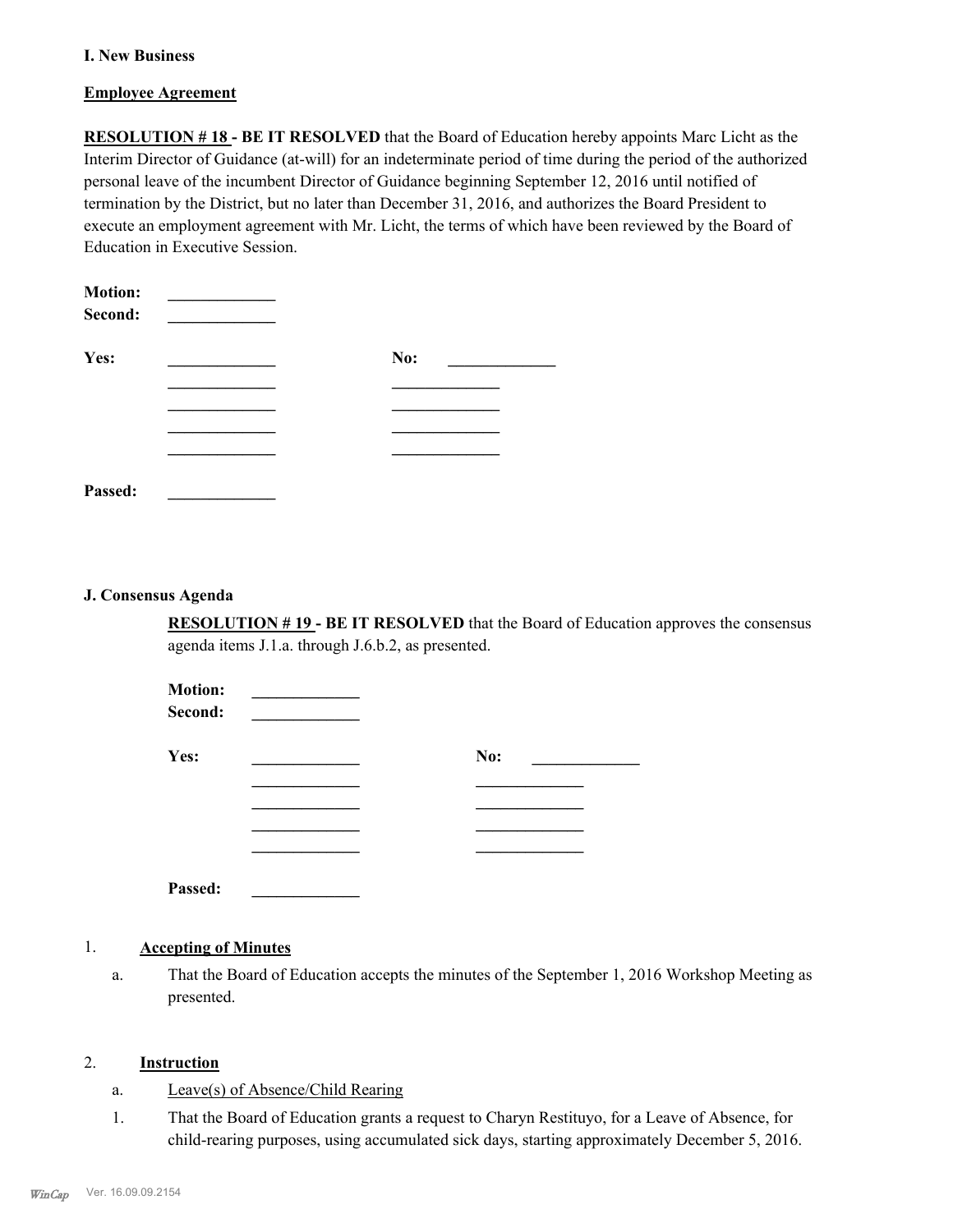- b. Appointments Instruction
- That the Board of Education approves to amend the appointment of Heather Hazen, to the position of part time (.6) Reading Teacher, effective August 31, 2016 to June 30, 2017 with a salary of .6 of MA+30, Step 10, \$100,680 equaling \$60,408. 1.
- That the Board of Education approves the appointment of Megan LaMantia, to the position of Probationary Elementary Teacher, effective August 31, 2016, with a salary of BA, Step 1, \$58,706 and a Probationary Period of August 31, 2016 to August 30, 2020. 2.
- That the Board of Education approves the appointment of Daniel Bailey, to the position of part time - paid hourly teacher, effective August 31, 2016 to June 30, 2017 with a salary of \$55.32 per hour. 3.
- That the Board of Education approves the appointment of Melissa Jordan to the position of part time - paid hourly teacher, effective August 31, 2016 to June 30, 2017 with a salary of \$55.32 per hour. 4.
- That the Board of Education approves the appointment of Phyllis Klein to the position of part time - paid hourly Speech Teacher, effective August 31, 2016 to June 30, 2017 with a salary of \$55.32 per hour. 5.
- That the Board of Education approves the appointment of Carolyn Szydlowski to the position of part time - paid hourly teacher, effective August 31, 2016 to June 30, 2017 with a salary of \$55.32 per hour. 6.
- Appointment(s) Sub Teacher per diem c.

That the Board of Education accepts the following individual(s) as Per Diem Substitute Teacher(s) for the current school year, at a daily rate of \$100 days 0-10, \$110 days 11-20, \$120 days 21-30, \$130 day 31+; and retirees at a daily rate of \$125.00 per day, \$130 per day after 30 days.:

EMPLOYEE NAME EMPLOYEE CERTIFICATION

- 1. Karen C. Gutierrez Mathematics 7-12 2. Lucas Klirsfeld Music 3. Robert Dean Social Studies 7-12
- Appointment(S) Marching Band Staff That the Board of Education approves the following staff members for the Marching Band: d.

## POSITION EMPLOYEE NAME STIPENDS

| 1.  | Marching Band Drill Writer   | Brandon F. Psenicka       | \$4,303.00 |
|-----|------------------------------|---------------------------|------------|
| 2.  | Marching Band Director       | <b>Christopher Toomey</b> | \$5,050.00 |
| 3.  | Marching Band Asst Director  | Zachary St. John          | \$2,868.00 |
| 4.  | Marching Band Wind Coach2    | Ana Ayala                 | \$1,793.00 |
| 5.  | Marching Band Wind Coach2    | Suzanne Sommerhalter      | \$1,793.00 |
| 6.  | Marching Band Percussion2    | James Dissinger           | \$1,793.00 |
| 7.  | Marching Band Percussion2    | John Citarella            | \$1,793.00 |
| 8.  | Marching Band Guard Coach5   | Samantha Giorgio          | \$2,151.00 |
| 9.  | Marching Band Guard Coach5   | Maxwell Braunstein        | \$2,151.00 |
| 10. | Marching Band Guard Coach5   | Kenneth Kamping           | \$2,151.00 |
| 11. | Marching Band Guard Coach5   | Jennifer Okserhorn        | \$2,151.00 |
| 12. | Marching Band Guard Coach5   | Luis Romero               | \$2,151.00 |
| 13. | Marching Band Percussion Dir | Michael Harris            | \$2,868.00 |
| 14. | Marching Band Guard Director | Lindsay Beaumont          | \$3,384.00 |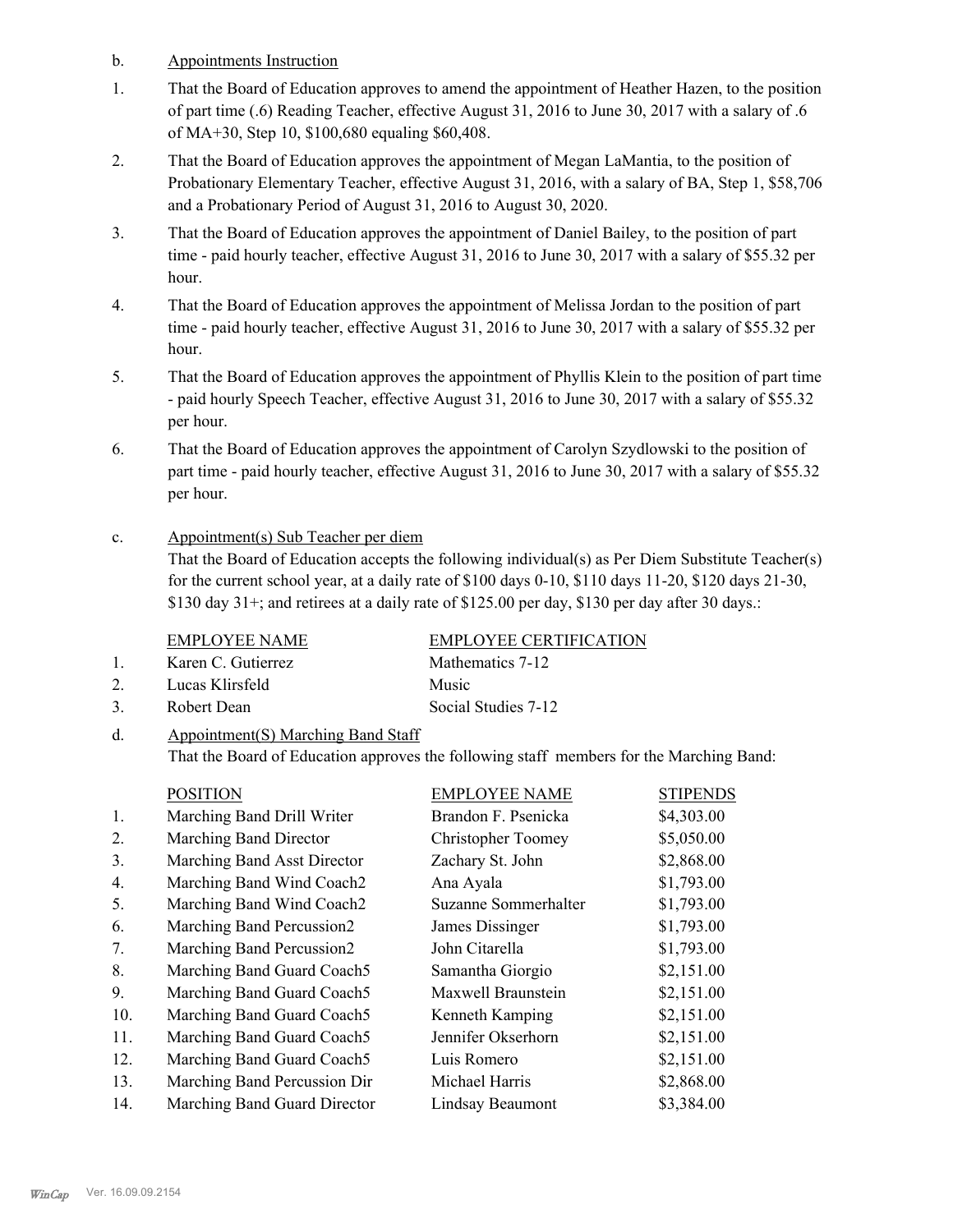## 3. **Instruction: Contracted**

a. That the Board of Education approves the Speech Language Pathologist Consulting Agreement between the Mineola UFSD and Carol Sullivan, M.S., CCC for the 2016- 2017 school year.

b. That the Board of Education approves the Individual Provider Services Agreement between the Mineola UFSD and Richard Navon, M.D., for the 2016- 2017 school year.

c. That the Board of Education approves the Individual Audiological Services Agreement between the Mineola UFSD and Mary Harkin, Au.D. CCC/A, d/b/a Garden City Audiology for the 2016- 2017 school year.

d. That the Board of Education approves the Related Services agreement and Rider between the Mineola UFSD and Life's WORC Family Center for Autism for the 2016- 2017 school year.

e. That the Board of Education approves the Interpreter Services Agreement between the Mineola UFSD and Mill Neck Services for the Deaf for the 2016- 2017 school year.

f. That the Board of Education approves the Individual Related Services Agreement between the Mineola UFSD and Deborah J. Bousquet for the 2016- 2017 school year.

g. That the Board of Education approves the Instructional Services Agreement between the Mineola UFSD and Developmental Disabilities Institute for the 2016- 2017 school year.

h. That the Board of Education approves the Special Education Services Agreement for Parentally Placed Students between the Mineola UFSD and the Hicksville UFSD for the 2016- 2017 school year.

i. That the Board of Education approves the Academic Tutoring Services Agreement between the Mineola UFSD and Creative Tutoring Inc. for the 2016- 2017 school year.

j. That the Board of Education approves the Instructional Services Agreement between the Mineola UFSD and SCO Family of Services for the 2016- 2017 school year.

k. That the Board of Education approves the Interpreter Services Agreement/ Rider between the Mineola UFSD and World Class Language Solutions Inc. for the 2016- 2017 school year.

## 4. **Instruction: Student Actions**

That the Board of Education approves the following Out of State and /or Overnight field trips: a.

1. Marching Band: Phoenix, NY and Syracuse, NY: Friday, October 28, 2016 - Monday, October 31, 2016.

2. All State Conference, Rochester, NY, Thursday, December 1, 2016 - Sunday, December 4, 2016.

## 5. **Civil Service**

## a. Resignation(s)

That the Board of Education accept the resignation of Michael Milwich, 5 hour Bus Driver for Transportation, effective August 19, 2016. 1.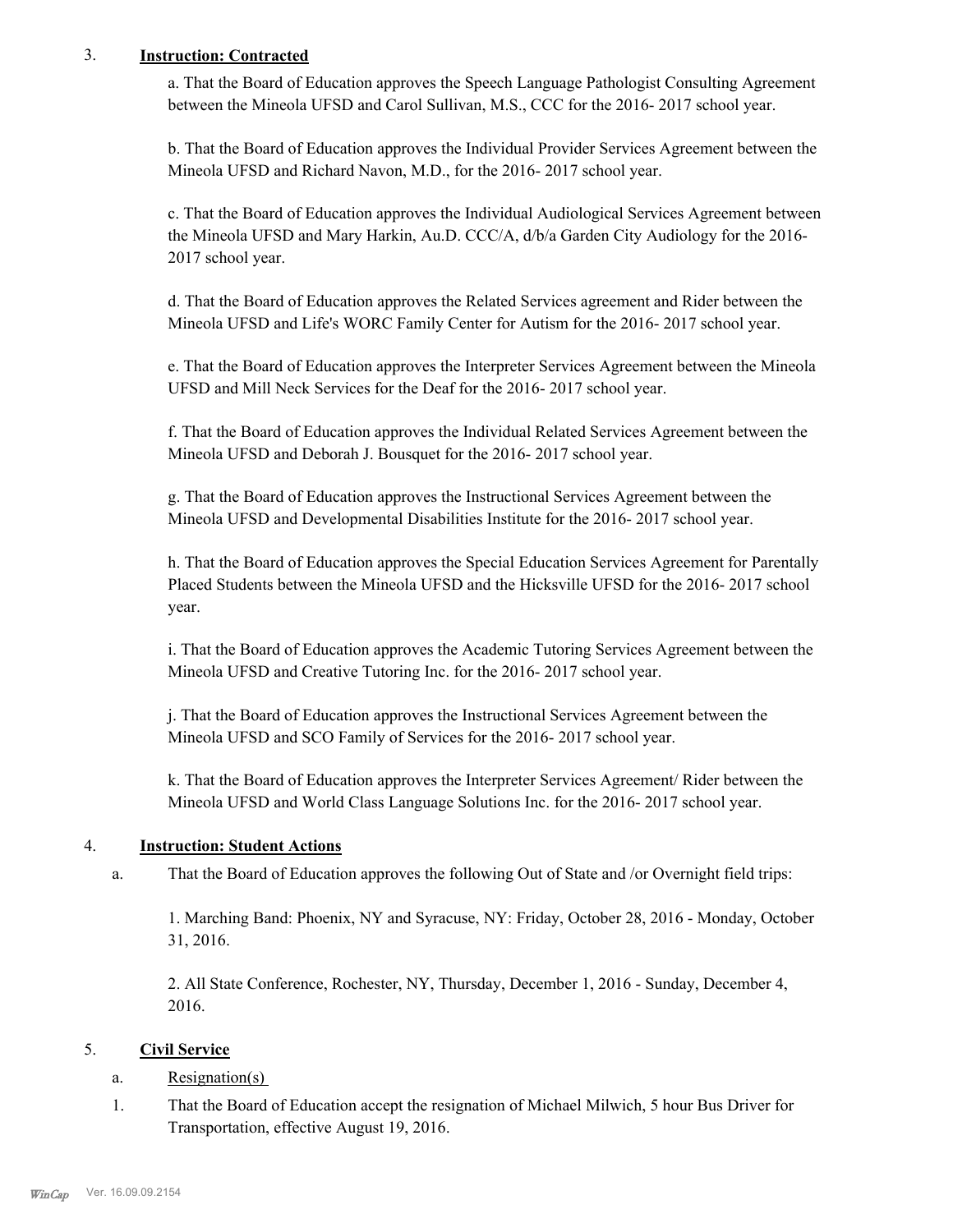- b. Appointments
- That the Board of Education approve the appointment of Amanda Hagan to the position of Teacher Aide Substitute, effective August 31, 2016. Salary is \$13.95 per hour. 1.
- That the Board of Education approve the appointment of Mariela Knight to the position of Clerical Substitute, effective August 31, 2016. Salary is \$15.00 per hour. 2.
- That the Board of Education approve the appointment of Laura Kwiatek, retired Steno Secretary, to the position of Clerical Substitute effective August 31, 2016. Salary is \$15.00 per hour. 3.
- That the Board of Education approve the appointment of Ronald Pierrot, from 10 month to 12 month Bus Driver, to replace Vivian DePascale who retired, effective September 19, 2016. Salary will be \$49,995 on Step 3. 4.
- That the Board of Education approve the appointment of Marta Saravia, from 10 month to 12 month Bus Driver, to replace Christine Pesce, who retired, effective September 19,2016. Salary will be \$51,268 on Step 4. 5.
- That the Board of Education approve the appointment of Cecil Meikle, from 10 month to 12 month Bus Driver, to replace James Carlson who retired, effective September 19, 2016. Salary will be \$56,372 on Step 8. 6.
- That the Board of Education approve the appointment of Daniel McNamara, from 5 hour to 10 month Bus Driver, to replace Cecil Meikle, effective September 16, 2016. Salary will be \$46,292 on Step 10. 7.
- That the Board of Education approve the appointment of Gustavo Rodriguez, from 5 hour to 10 month Bus Driver, to replace Ronald Pierrot, effective September 16, 2016. Salary will be \$44,333 on Step 9. 8.
- That the Board of Education approve the appointment of Vincent Sanseverino, from 5 hour to 10 month Bus Driver, to replace Marta Saravia, effective September 16, 2016. Salary will be \$44,333 on Step 9. 9.
- That the Board of Education approve the appointment of Nubia Garrido to the position of 5 hour Bus Driver in Transportation, effective September 19, 2016. Salary will be \$21,819 on Step 1; probation is 26 weeks. 10.
- That the Board of Education approve the appointment of Phillip Elefonte, to the position of Bus Driver Substitute effective September 19, 2016. Salary will be \$21.81 per hour. 11.
- That the Board of Education approve the appointment of Wendy Bonczek, to the position of 5 hour Bus Driver, to replace Michael Milwich, effective September 26, 2016. Salary will be \$21,819 on Step 1; probation is 26 weeks. 12.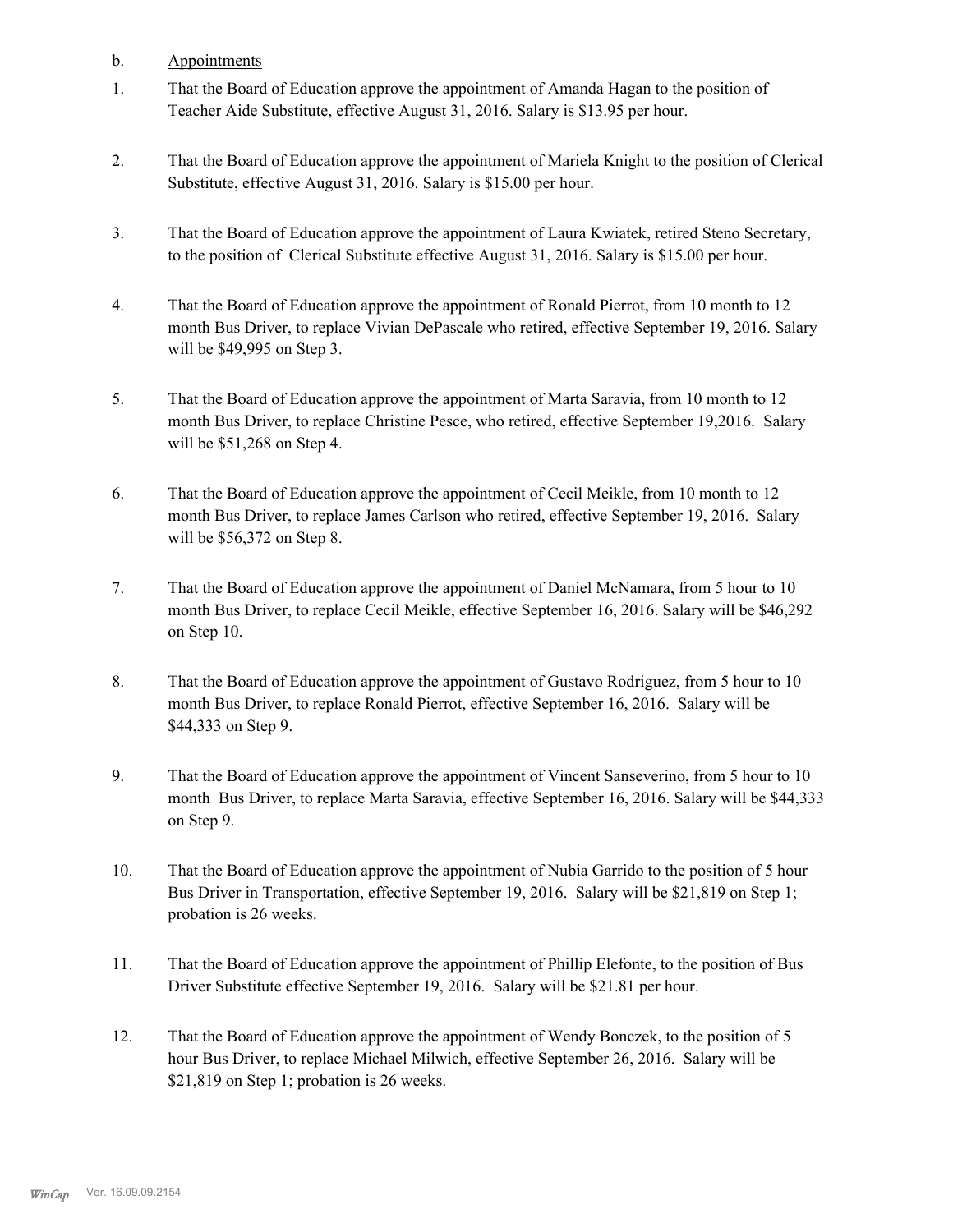## 6. **Business /Finance**

## a. **Treasurer's Report**

1. That the Board of Education accepts the Treasurer's report for the period ending June 30, 2016 and directs that it be placed on file.

2. That the Board of Education accepts the Treasurer's report for the period ending July 31, 2016 and directs that it be placed on file.

## b. **Approval of Invoices and Payroll**

1. That the Board of Education accepts the Invoices and Payroll for the period ending July 31, 2016

| A/P Warrant $\#$ 1 | July 20, 2016 | \$1,329,154.05  |
|--------------------|---------------|-----------------|
|                    | Wires         | \$ 1,081,830.00 |
| $A/P$ Warrant # 1A | July 20, 2016 | \$159,825.40    |

**TOTAL EXPENSES \$ 2,570,809.45**

PAYROLL # 1 & # 2

| General | \$1,191,259.35 |
|---------|----------------|
| F Fund  | \$141,345.70   |

## **TOTAL PAYROLL \$1,332,605.05**

2. That the Board of Education accepts the Invoices and Payroll for the period ending August 31, 2016

| $A/P$ Warrant # 2 | August 3, 2016  | \$777,994.97   |
|-------------------|-----------------|----------------|
| $A/P$ Warrant #2A | August 4, 2016  | \$114,726.69   |
| $A/P$ Warrant # 3 | August 17, 2016 | \$445,102.73   |
| $A/P$ Warrant #4  | August 31, 2016 | \$1,553,943.31 |
|                   | Wires:          | \$801,825.00   |
|                   | Wires:          | \$65,831.19    |
|                   |                 |                |

**TOTAL EXPENSES \$ 3,759,423.89**

PAYROLL # 3 & # 4

| General | \$121,680.11 |
|---------|--------------|
| F Fund  | \$144,371.68 |

**TOTAL PAYROLL \$1,266,051.79**